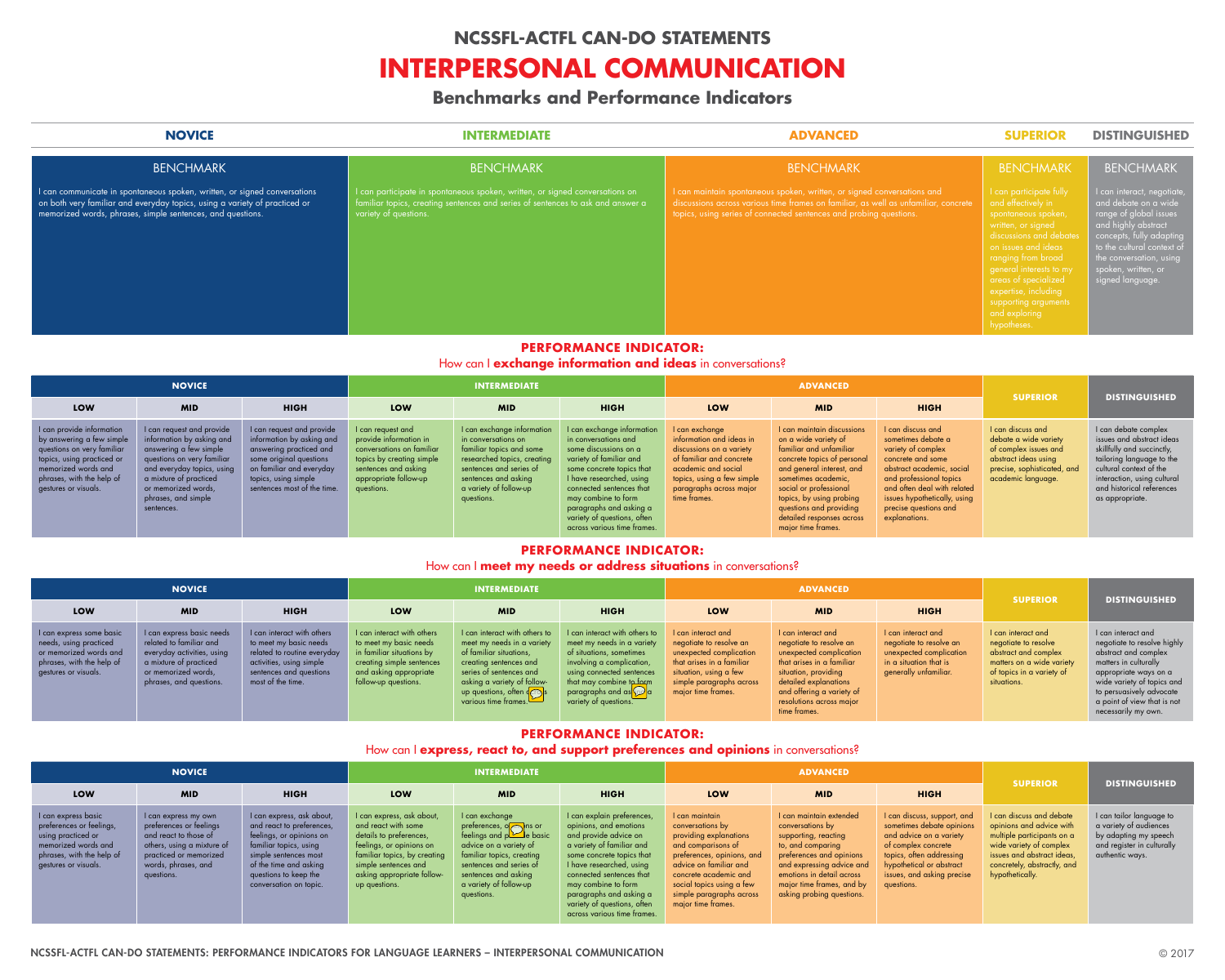NCSSFL-ACTFL CAN-DO STATEMENTS: PERFORMANCE INDICATORS FOR LANGUAGE LEARNERS – INTERPERSONAL COMMUNICATION © 2017

## **SUPERIOR DISTINGUISHED**

### ng or Signing

I can discuss and sometimes debate a variety of complex concrete and some abstract academic, social and professional topics

issues hypothetically, using explanations.

debate a wide variety of complex issues and

I can debate complex issues and abstract ideas skillfully and succinctly, tailoring language to the cultural context of the interaction, using cultural and historical references as appropriate.

|                                                                                                                                                                                                                                                                                                                                                                                                  | <b>NOVICE</b>                                                                                                                                                                                                                                                                                                                                                                                                                                                                |                                                                                                                                                                                                                                                                                                                                                                                                                                         |                                                                                                                                                                                                                                                                                                                                                                                                                                                                                                | <b>INTERMEDIATE</b>                                                                                                                                                                                                                                                                                                                                                                                                                                                                                |                                                                                                                                                                                                                                                                                                                                                                                                                                                                    |                                                                                                                                                                                                                                                                                                                                                                                                                                                                                                                                                                                                     | <b>ADVANCED</b>                                                                                                                                                                                                                                                                                                                                                                                                                                                                                                                                 |                                                                                                                                                                                                                                                                                                                                                                                                                                          |
|--------------------------------------------------------------------------------------------------------------------------------------------------------------------------------------------------------------------------------------------------------------------------------------------------------------------------------------------------------------------------------------------------|------------------------------------------------------------------------------------------------------------------------------------------------------------------------------------------------------------------------------------------------------------------------------------------------------------------------------------------------------------------------------------------------------------------------------------------------------------------------------|-----------------------------------------------------------------------------------------------------------------------------------------------------------------------------------------------------------------------------------------------------------------------------------------------------------------------------------------------------------------------------------------------------------------------------------------|------------------------------------------------------------------------------------------------------------------------------------------------------------------------------------------------------------------------------------------------------------------------------------------------------------------------------------------------------------------------------------------------------------------------------------------------------------------------------------------------|----------------------------------------------------------------------------------------------------------------------------------------------------------------------------------------------------------------------------------------------------------------------------------------------------------------------------------------------------------------------------------------------------------------------------------------------------------------------------------------------------|--------------------------------------------------------------------------------------------------------------------------------------------------------------------------------------------------------------------------------------------------------------------------------------------------------------------------------------------------------------------------------------------------------------------------------------------------------------------|-----------------------------------------------------------------------------------------------------------------------------------------------------------------------------------------------------------------------------------------------------------------------------------------------------------------------------------------------------------------------------------------------------------------------------------------------------------------------------------------------------------------------------------------------------------------------------------------------------|-------------------------------------------------------------------------------------------------------------------------------------------------------------------------------------------------------------------------------------------------------------------------------------------------------------------------------------------------------------------------------------------------------------------------------------------------------------------------------------------------------------------------------------------------|------------------------------------------------------------------------------------------------------------------------------------------------------------------------------------------------------------------------------------------------------------------------------------------------------------------------------------------------------------------------------------------------------------------------------------------|
| <b>LOW</b>                                                                                                                                                                                                                                                                                                                                                                                       | <b>MID</b>                                                                                                                                                                                                                                                                                                                                                                                                                                                                   | <b>HIGH</b>                                                                                                                                                                                                                                                                                                                                                                                                                             | <b>LOW</b>                                                                                                                                                                                                                                                                                                                                                                                                                                                                                     | <b>MID</b>                                                                                                                                                                                                                                                                                                                                                                                                                                                                                         | <b>HIGH</b>                                                                                                                                                                                                                                                                                                                                                                                                                                                        | <b>LOW</b>                                                                                                                                                                                                                                                                                                                                                                                                                                                                                                                                                                                          | <b>MID</b>                                                                                                                                                                                                                                                                                                                                                                                                                                                                                                                                      | <b>HIGH</b>                                                                                                                                                                                                                                                                                                                                                                                                                              |
|                                                                                                                                                                                                                                                                                                                                                                                                  |                                                                                                                                                                                                                                                                                                                                                                                                                                                                              |                                                                                                                                                                                                                                                                                                                                                                                                                                         |                                                                                                                                                                                                                                                                                                                                                                                                                                                                                                | How can I exchange information and ideas in conversations?                                                                                                                                                                                                                                                                                                                                                                                                                                         | <b>PERFORMANCE INDICATOR:</b>                                                                                                                                                                                                                                                                                                                                                                                                                                      |                                                                                                                                                                                                                                                                                                                                                                                                                                                                                                                                                                                                     |                                                                                                                                                                                                                                                                                                                                                                                                                                                                                                                                                 |                                                                                                                                                                                                                                                                                                                                                                                                                                          |
| I can provide information<br>by answering a few simple<br>questions on very familiar<br>topics, using practiced or<br>memorized words and<br>phrases, with the help of<br>gestures or visuals.                                                                                                                                                                                                   | I can request and provide<br>information by asking and<br>answering a few simple<br>questions on very familiar<br>and everyday topics, using<br>a mixture of practiced<br>or memorized words,<br>phrases, and simple<br>sentences.                                                                                                                                                                                                                                           | I can request and provide<br>information by asking and<br>answering practiced and<br>some original questions<br>on familiar and everyday<br>topics, using simple<br>sentences most of the time.                                                                                                                                                                                                                                         | I can request and<br>provide information in<br>conversations on familiar<br>topics by creating simple<br>sentences and asking<br>appropriate follow-up<br>questions.                                                                                                                                                                                                                                                                                                                           | I can exchange information<br>in conversations on<br>familiar topics and some<br>researched topics, creating<br>sentences and series of<br>sentences and asking<br>a variety of follow-up<br>questions.                                                                                                                                                                                                                                                                                            | I can exchange information<br>in conversations and<br>some discussions on a<br>variety of familiar and<br>some concrete topics that<br>I have researched, using<br>connected sentences that<br>may combine to form<br>paragraphs and asking a<br>variety of questions, often<br>across various time frames.                                                                                                                                                        | I can exchange<br>information and ideas in<br>discussions on a variety<br>of familiar and concrete<br>academic and social<br>topics, using a few simple<br>paragraphs across major<br>time frames.                                                                                                                                                                                                                                                                                                                                                                                                  | I can maintain discussions<br>on a wide variety of<br>familiar and unfamiliar<br>concrete topics of personal<br>and general interest, and<br>sometimes academic,<br>social or professional<br>topics, by using probing<br>questions and providing<br>detailed responses across<br>major time frames.                                                                                                                                                                                                                                            | I can discuss and<br>sometimes debate<br>variety of complex<br>concrete and some<br>abstract academic<br>and professional to<br>and often deal with<br>issues hypothetical<br>precise questions c<br>explanations.                                                                                                                                                                                                                       |
|                                                                                                                                                                                                                                                                                                                                                                                                  |                                                                                                                                                                                                                                                                                                                                                                                                                                                                              |                                                                                                                                                                                                                                                                                                                                                                                                                                         |                                                                                                                                                                                                                                                                                                                                                                                                                                                                                                | EXAMPLES: Exchange Information and Ideas - Speaking/Listening or Signing                                                                                                                                                                                                                                                                                                                                                                                                                           |                                                                                                                                                                                                                                                                                                                                                                                                                                                                    |                                                                                                                                                                                                                                                                                                                                                                                                                                                                                                                                                                                                     |                                                                                                                                                                                                                                                                                                                                                                                                                                                                                                                                                 |                                                                                                                                                                                                                                                                                                                                                                                                                                          |
| I can introduce myself<br>when I meet people.<br>I can answer questions<br>about who is in my family.<br>I can answer questions<br>about my favorite weekend<br>activities.<br>I can respond to a basic<br>math question using<br>numbers.<br>I can respond when asked<br>to name the style of music I<br>am playing.                                                                            | I can ask who, what,<br>where, or when questions<br>about a party.<br>I can respond to a math<br>question reciting a simple<br>mathematical operation<br>(e.g., 2 times 3 is 6).<br>I can contribute to a<br>conversation about<br>music styles by giving an<br>example of a style I like.<br>I can share the time and<br>date of an upcoming<br>community event.<br>I can interact with a<br>partner to complete a "fill-<br>in-the-blank" worksheet in<br>a science class. | I can exchange<br>information about things to<br>do in my town.<br>I can exchange<br>information about which<br>classes are harder or<br>easier than others and<br>why.<br>I can ask and respond<br>to some simple questions<br>about a scientific<br>infographic.<br>I can contribute to a<br>conversation about a story<br>by identifying who, what,<br>when, and where.<br>I can ask and answer<br>questions about a job<br>opening. | I can exchange information<br>to decide which type of<br>transportation is best to<br>utilize.<br>I can exchange<br>information about the<br>types of music and movies<br>people prefer.<br>I can participate in a<br>conversation to compare<br>classes and sports with<br>peers at a partner school.<br>I can participate in a<br>conversation with my<br>partner about building a<br>model for a project.<br>I can exchange<br>information to plan a<br>picnic with a group of<br>friends.  | I can exchange<br>information to create a<br>poster to promote recycling<br>and the benefits of it.<br>I can participate in a<br>conversation with someone<br>about ways to save<br>energy.<br>I can exchange<br>information to perform<br>the stages of a science<br>experiment.<br>I can participate in a<br>conversation with a<br>partner to identify the<br>information we need to<br>plan a trip.<br>I can participate in a<br>conversation to learn<br>about a service learning<br>project. | I can participate in a<br>conversation to support or<br>reject a proposed school<br>policy.<br>I can exchange ideas<br>on different options after<br>graduation.<br>I can compare reactions<br>with a peer about a recent<br>lecture.<br>I can discuss information<br>about career pathways.<br>I can participate in<br>conversations to compare<br>and contrast community<br>service or volunteer<br>opportunities with<br>someone from a different<br>country.   | I can exchange<br>information about changes<br>teenagers experience<br>going from middle to high<br>school.<br>I can participate in a<br>conversation to identify<br>current and past examples<br>of challenges immigrants<br>faced.<br>I can discuss with others<br>the preparations that have<br>been done and need to<br>be done for an upcoming<br>play or presentation.<br>I can discuss with a friend<br>on the phone a problem I<br>am having and come up<br>with solutions.<br>I can discuss important<br>historical events and their<br>connection to the present.                         | I can maintain discussion<br>about environmental issues<br>by providing solutions to<br>challenges.<br>I can maintain discussion<br>about social issues<br>by sharing concrete<br>examples.<br>I can have a conversation<br>comparing and contrasting<br>educational experiences<br>with a peer in another<br>country.<br>I can discuss with<br>peers about how one's<br>experience abroad<br>changed stereotypes about<br>a culture.<br>I can discuss the<br>advisability of requiring<br>all incoming students to be<br>vaccinated.           | I can actively parti-<br>a town-hall-style me<br>I can debate acade<br>issues affecting my<br>I can discuss the be<br>and the negative in<br>technological adva<br>I can participate in<br>discussion about th<br>reform issue of eld<br>I can discuss ideas<br>the influence of his<br>events on current p<br>situations.                                                                                                               |
|                                                                                                                                                                                                                                                                                                                                                                                                  |                                                                                                                                                                                                                                                                                                                                                                                                                                                                              |                                                                                                                                                                                                                                                                                                                                                                                                                                         |                                                                                                                                                                                                                                                                                                                                                                                                                                                                                                | <b>EXAMPLES: Exchange Information and Ideas</b> - Writing/Reading                                                                                                                                                                                                                                                                                                                                                                                                                                  |                                                                                                                                                                                                                                                                                                                                                                                                                                                                    |                                                                                                                                                                                                                                                                                                                                                                                                                                                                                                                                                                                                     |                                                                                                                                                                                                                                                                                                                                                                                                                                                                                                                                                 |                                                                                                                                                                                                                                                                                                                                                                                                                                          |
| I can respond to personal<br>questions such as my<br>name, age, or family in an<br>online forum.<br>I can fill out an online<br>form to provide my class<br>schedule.<br>I can fill in a chat box by<br>answering who, what,<br>where and or when<br>questions.<br>I can text a friend the time<br>and day we plan to meet.<br>I can respond to a text<br>message that asks where I<br>am going. | I can ask and answer<br>questions about school,<br>food, or hobbies in an<br>online conversation.<br>I can text questions and<br>answers about the type of<br>restaurant we plan to go to<br>tonight.<br>I can respond to an<br>e-invitation and ask<br>questions about the event.<br>I can write a post-it note in<br>response to a discussion<br>question.<br>I can text a backroom chat<br>response.                                                                      | I can exchange<br>information about what I<br>do for fun with an ePal.<br>I can exchange texts with<br>a friend about local music<br>venues.<br>I can respond to an email<br>about a sporting event I<br>attended.<br>I can write a response to<br>an e-card greeting.<br>I can exchange<br>information about the latest<br>video game in an online<br>chat.                                                                            | I can exchange texts with a<br>friend to provide directions<br>to get to my house.<br>I can exchange e-mail with<br>a tour operator to find out<br>more details about my<br>visit.<br>I can exchange text<br>messages with my friend to<br>suggest an activity for this<br>weekend.<br>I can post my reaction to<br>my friend's tweet about a<br>concert he attended.<br>I can exchange texts<br>with someone to get<br>advice about what to<br>buy a mutual friend for a<br>birthday present. | I can exchange<br>information in a chat room<br>about how I celebrate my<br>national holiday.<br>I can compare and<br>contrast different mapping<br>apps with people in a chat<br>room.<br>I can respond to other<br>people's posts about ways<br>to stay healthy.<br>I can exchange blog posts<br>about raising money for a<br>cause.<br>I can collaborate online<br>with my partner to identify<br>ways to conserve water.                                                                       | I can participate in a chat<br>to discuss the importance<br>of learning another<br>language.<br>I can communicate online<br>with peers in another<br>culture to support a service<br>learning project.<br>I can exchange blog<br>posts about environmental<br>issues.<br>I can exchange e-mail<br>with my ePal to share pros<br>and cons of each dorm<br>building on my campus.<br>I can exchange ideas for a<br>collaborative project in an<br>online news group. | I can discuss online how<br>musical preferences<br>of young people have<br>changed from generation<br>to generation.<br>I can have a virtual<br>written exchange with<br>an international group,<br>sharing information about<br>an important current event.<br>I can provide feedback<br>through online<br>collaborative peer editing<br>on a classmate's research<br>paper.<br>I can contribute to an<br>online discussion about a<br>current social issue.<br>I can create with a partner<br>via an online webspace<br>the summary of an article<br>or story that we read and<br>our reflection. | I can participate in<br>a discussion about a<br>proposed change in<br>legislation via an online<br>forum.<br>I can engage in an online<br>written discussion about a<br>social issue facing my age<br>group.<br>I can carry on an email<br>discussion of a critical<br>review of a theatre<br>production and take issue<br>with the reviewer's point<br>of view.<br>I can exchange messages<br>to craft an effective<br>presentation for a<br>community organization.<br>I can discuss<br>interpretations of a musical<br>work on social media. | I can exchange po<br>to support or chall<br>an editorial about<br>politician's voting r<br>I can fully participe<br>online discussions<br>for an undergradue<br>college course.<br>I can work with pe<br>professional article<br>collaborative editir<br>I can moderate an<br>discussion about w<br>effects switching to<br>medicine would ho<br>the medical industr<br>I can guide an onli<br>debate about the in<br>new immigration la |

I can actively participate in a town-hall-style meeting. I can debate academic issues affecting my peers.

I can discuss the benefits and the negative impact of technological advances.

I can participate in a discussion about the social reform issue of elder care.

I can discuss ideas about the influence of historical events on current political situations.

I can participate in a formal conversation with local community leaders about the benefits of ethnic diversity in a community.

I can debate the scientific and social issues related to stem cell research.

I can participate in a panel discussing social justice.

I can persuasively argue a viewpoint with colleagues about a controversial interpretation of a literary work.

I can tailor my language in a political forum to discuss social reform with a diverse cultural audience.

I can interact in a debate by hypothesizing about the societal implications of the ubiquity of artificial intelligence.

I can exchange posts to support or challenge an editorial about a politician's voting record. I can fully participate in the online discussions required for an undergraduate

college course. I can work with peers on a professional article using a

collaborative editing site. I can moderate an online discussion about what effects switching to holistic medicine would have on the medical industry.

I can guide an online debate about the impact of new immigration laws.

I can work with others through online exchanges to select works for a gallery show based on perceptions of beauty.

I can defend my position on gun control in an online debate with international colleagues.

I can participate actively and react to others appropriately in academic debates, providing facts and rationales to back up my statements.

I can collaborate online to select the works for a retrospective of an architect's work, to showcase the artist's cultural perspectives.

I can participate in an online discussion on the political and social impact and implications of decolonization.

I can collaborate to create consensus for a position statement about the impact of high stakes testing on learner motivation, performance and academic achievement.

## **NCSSFL-ACTFL CAN-DO STATEMENTS**

# **INTERPERSONAL COMMUNICATION**

# Performance Indicator: **Exchange Information and Ideas** with Examples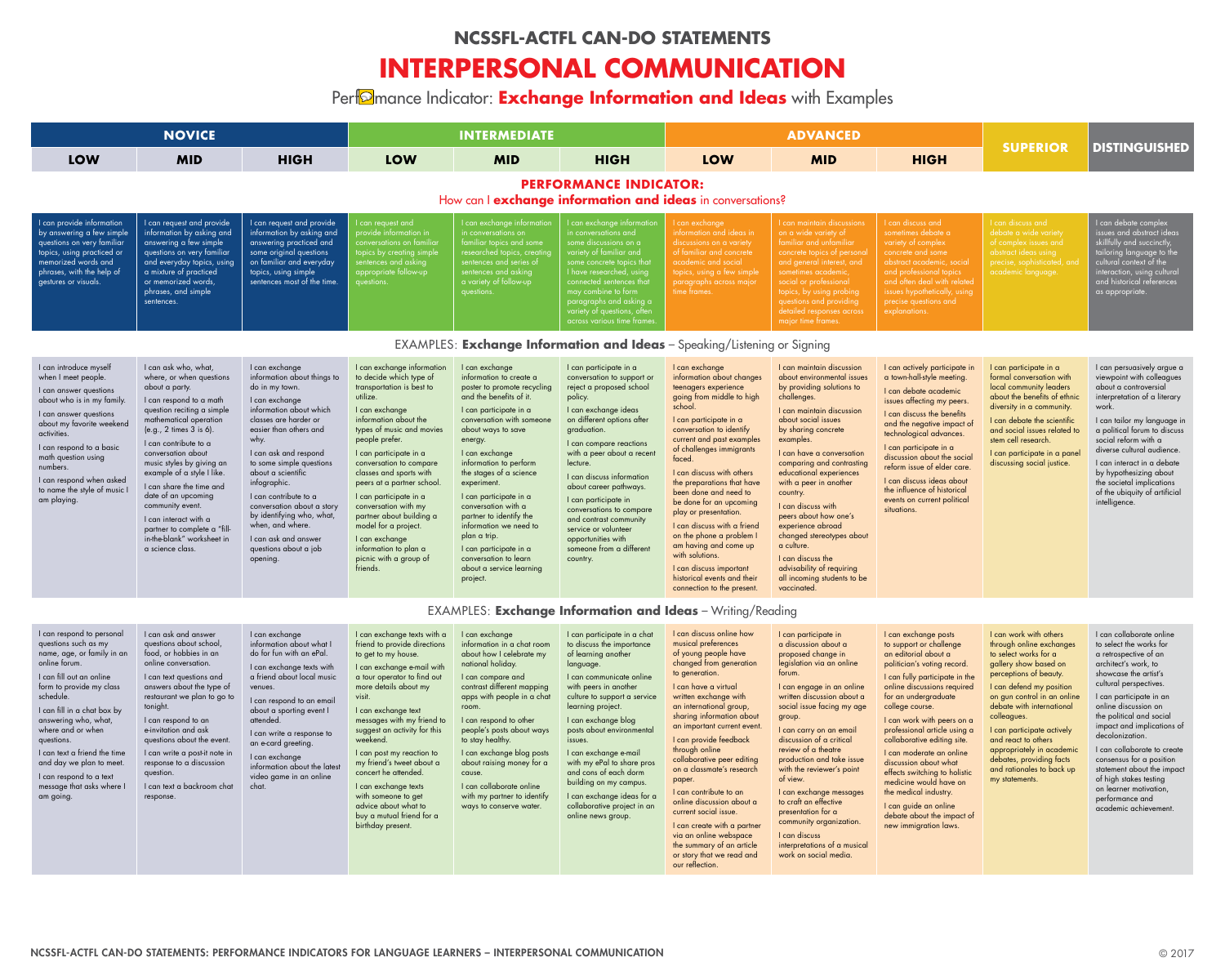|                                                                                                                                                                                                                                                                                                    | <b>NOVICE</b><br><b>INTERMEDIATE</b>                                                                                                                                                                                                                                                                                                                                                                                                              |                                                                                                                                                                                                                                                                                                                                                                                                                                                        | <b>ADVANCED</b>                                                                                                                                                                                                                                                                                                                                                                                                                                                            |                                                                                                                                                                                                                                                                                                                                                                                                                                                                                                                                                             |                                                                                                                                                                                                                                                                                                                                                                                                                                                                                                                                                                                                              |                                                                                                                                                                                                                                                                                                                                                                                                                                                                                                                                                              |                                                                                                                                                                                                                                                                                                                                                                                                                                                                                                                                                                                                                                                                                                                                                                 |                                                                                                                                                                                                                                                                                                                                                                                                                                                                                                                                                                                                                  |                                                                                                                                                                                                                                                                                                                                                                                                       |                                                                                                                                                                                                                                                                                                                                                        |  |
|----------------------------------------------------------------------------------------------------------------------------------------------------------------------------------------------------------------------------------------------------------------------------------------------------|---------------------------------------------------------------------------------------------------------------------------------------------------------------------------------------------------------------------------------------------------------------------------------------------------------------------------------------------------------------------------------------------------------------------------------------------------|--------------------------------------------------------------------------------------------------------------------------------------------------------------------------------------------------------------------------------------------------------------------------------------------------------------------------------------------------------------------------------------------------------------------------------------------------------|----------------------------------------------------------------------------------------------------------------------------------------------------------------------------------------------------------------------------------------------------------------------------------------------------------------------------------------------------------------------------------------------------------------------------------------------------------------------------|-------------------------------------------------------------------------------------------------------------------------------------------------------------------------------------------------------------------------------------------------------------------------------------------------------------------------------------------------------------------------------------------------------------------------------------------------------------------------------------------------------------------------------------------------------------|--------------------------------------------------------------------------------------------------------------------------------------------------------------------------------------------------------------------------------------------------------------------------------------------------------------------------------------------------------------------------------------------------------------------------------------------------------------------------------------------------------------------------------------------------------------------------------------------------------------|--------------------------------------------------------------------------------------------------------------------------------------------------------------------------------------------------------------------------------------------------------------------------------------------------------------------------------------------------------------------------------------------------------------------------------------------------------------------------------------------------------------------------------------------------------------|-----------------------------------------------------------------------------------------------------------------------------------------------------------------------------------------------------------------------------------------------------------------------------------------------------------------------------------------------------------------------------------------------------------------------------------------------------------------------------------------------------------------------------------------------------------------------------------------------------------------------------------------------------------------------------------------------------------------------------------------------------------------|------------------------------------------------------------------------------------------------------------------------------------------------------------------------------------------------------------------------------------------------------------------------------------------------------------------------------------------------------------------------------------------------------------------------------------------------------------------------------------------------------------------------------------------------------------------------------------------------------------------|-------------------------------------------------------------------------------------------------------------------------------------------------------------------------------------------------------------------------------------------------------------------------------------------------------------------------------------------------------------------------------------------------------|--------------------------------------------------------------------------------------------------------------------------------------------------------------------------------------------------------------------------------------------------------------------------------------------------------------------------------------------------------|--|
| LOW                                                                                                                                                                                                                                                                                                | <b>MID</b>                                                                                                                                                                                                                                                                                                                                                                                                                                        | <b>HIGH</b>                                                                                                                                                                                                                                                                                                                                                                                                                                            | <b>LOW</b>                                                                                                                                                                                                                                                                                                                                                                                                                                                                 | <b>MID</b>                                                                                                                                                                                                                                                                                                                                                                                                                                                                                                                                                  | <b>HIGH</b>                                                                                                                                                                                                                                                                                                                                                                                                                                                                                                                                                                                                  | <b>LOW</b>                                                                                                                                                                                                                                                                                                                                                                                                                                                                                                                                                   | <b>MID</b>                                                                                                                                                                                                                                                                                                                                                                                                                                                                                                                                                                                                                                                                                                                                                      | <b>HIGH</b>                                                                                                                                                                                                                                                                                                                                                                                                                                                                                                                                                                                                      | <b>SUPERIOR</b>                                                                                                                                                                                                                                                                                                                                                                                       | <b>DISTINGUISHED</b>                                                                                                                                                                                                                                                                                                                                   |  |
|                                                                                                                                                                                                                                                                                                    |                                                                                                                                                                                                                                                                                                                                                                                                                                                   |                                                                                                                                                                                                                                                                                                                                                                                                                                                        |                                                                                                                                                                                                                                                                                                                                                                                                                                                                            |                                                                                                                                                                                                                                                                                                                                                                                                                                                                                                                                                             | <b>PERFORMANCE INDICATOR:</b>                                                                                                                                                                                                                                                                                                                                                                                                                                                                                                                                                                                | How can I meet my needs or address situations in conversations?                                                                                                                                                                                                                                                                                                                                                                                                                                                                                              |                                                                                                                                                                                                                                                                                                                                                                                                                                                                                                                                                                                                                                                                                                                                                                 |                                                                                                                                                                                                                                                                                                                                                                                                                                                                                                                                                                                                                  |                                                                                                                                                                                                                                                                                                                                                                                                       |                                                                                                                                                                                                                                                                                                                                                        |  |
| I can express some basic<br>needs, using practiced<br>or memorized words and<br>phrases, with the help of<br>gestures or visuals                                                                                                                                                                   | I can express basic needs<br>related to familiar and<br>everyday activities, using<br>a mixture of practiced<br>or memorized words,<br>phrases, and questions.                                                                                                                                                                                                                                                                                    | I can interact with others<br>to meet my basic needs<br>related to routine everyday<br>activities, using simple<br>sentences and questions<br>most of the time.                                                                                                                                                                                                                                                                                        | I can interact with others<br>to meet my basic needs<br>in familiar situations by<br>creating simple sentences<br>and asking appropriate<br>follow-up questions.                                                                                                                                                                                                                                                                                                           | I can interact with others to<br>meet my needs in a variet<br>of familiar situations,<br>creating sentences and<br>series of sentences and<br>asking a variety of follow<br>up questions, ofter nios<br>various time frame                                                                                                                                                                                                                                                                                                                                  | can interact with others to<br>meet my needs in a variety<br>of situations, sometimes<br>involving a complication,<br>using connected sentences<br>that may combine to form<br>paragraphs and asking a<br>variety of questions. $\boxed{\bigcirc}$                                                                                                                                                                                                                                                                                                                                                           | can interact and<br>negotiate to resolve an<br>unexpected complication<br>that arises in a familiar<br>situation, using a few<br>simple paragraphs across<br>major time frames.                                                                                                                                                                                                                                                                                                                                                                              | I can interact and<br>negotiate to resolve an<br>unexpected complication<br>that arises in a familiar<br>situation, providing<br>detailed explanations<br>and offering a variety of<br>resolutions across major<br>time frames.                                                                                                                                                                                                                                                                                                                                                                                                                                                                                                                                 | I can interact and<br>negotiate to resolve an<br>unexpected complication<br>in a situation that is<br>generally unfamiliar.                                                                                                                                                                                                                                                                                                                                                                                                                                                                                      | l can interact and<br>negotiate to resolve<br>abstract and complex<br>matters on a wide variety<br>of topics in a variety of<br>situations.                                                                                                                                                                                                                                                           | I can interact and<br>negotiate to resolve highly<br>abstract and complex<br>matters in culturally<br>appropriate ways on a<br>wide variety of topics and<br>to persuasively advocate<br>a point of view that is not<br>necessarily my own.                                                                                                            |  |
|                                                                                                                                                                                                                                                                                                    | EXAMPLES: Meet Needs - Speaking/Listening or Signing                                                                                                                                                                                                                                                                                                                                                                                              |                                                                                                                                                                                                                                                                                                                                                                                                                                                        |                                                                                                                                                                                                                                                                                                                                                                                                                                                                            |                                                                                                                                                                                                                                                                                                                                                                                                                                                                                                                                                             |                                                                                                                                                                                                                                                                                                                                                                                                                                                                                                                                                                                                              |                                                                                                                                                                                                                                                                                                                                                                                                                                                                                                                                                              |                                                                                                                                                                                                                                                                                                                                                                                                                                                                                                                                                                                                                                                                                                                                                                 |                                                                                                                                                                                                                                                                                                                                                                                                                                                                                                                                                                                                                  |                                                                                                                                                                                                                                                                                                                                                                                                       |                                                                                                                                                                                                                                                                                                                                                        |  |
| I can tell someone my<br>name.<br>I can greet and take leave<br>in a polite way.<br>I can tell the customs<br>official which countries I<br>visited.<br>I can tell someone whether<br>or not I understand them.<br>I can say how much<br>money I need to pay for<br>my lunch.                      | I can introduce someone<br>else and ask related<br>questions.<br>I can say that I am hungry<br>cold, or tired and ask<br>others.<br>I can ask and answer<br>questions about<br>homework.<br>I can politely ask someone<br>to repeat something I did<br>not understand.<br>I can ask and understand<br>how much something costs.                                                                                                                   | I can ask for directions<br>when I'm lost.<br>I can interact with a<br>partner to plan who will<br>do what for an upcoming<br>project, and when.<br>I can exchange advice<br>to choose an outfit for an<br>event.<br>I can confirm with my<br>partner the time, place and<br>reason for a meeting.<br>I can interact with a<br>partner to decide whether<br>to cancel an event given<br>the weather forecast.                                          | I can interact to arrange a<br>meeting.<br>I can make a hotel<br>reservation by phone.<br>I can interact with the<br>waiter to order a meal at a<br>restaurant.<br>I can interact to ask for<br>clarification by asking<br>specific questions.<br>I can interact with others<br>to ask for restaurant<br>recommendations.                                                                                                                                                  | I can interact with the<br>pharmacist to get the<br>proper medicine.<br>I can interact to request a<br>repair service for a broken<br>appliance.<br>I can interact to schedule<br>an appointment in a hair<br>salon and say what I need<br>I can interact to inquire<br>about membership to a<br>fitness club.<br>I can interact with my<br>friends to plan an ideal<br>date.                                                                                                                                                                               | I can talk with an airline<br>representative to make the<br>necessary changes to an<br>already-ticketed flight.<br>I can interact to schedule a<br>make-up exam.<br>I can negotiate the<br>exchange of an item I have<br>purchased in a store for<br>another style.<br>I can interact with the<br>police officer to explain<br>why I was speeding.<br>I can interact with my ePal<br>to come up with various<br>options for a class outing<br>depending on what the<br>weather might be.                                                                                                                     | I can negotiate with<br>a customer service<br>representative the return<br>of an item I purchased in<br>order to receive a refund.<br>I can interact with my<br>supervisor to request time<br>off from work and explain<br>why I need the time.<br>I can discuss with a friend<br>how and when I am going<br>to replace an item that I<br>borrowed and then lost.<br>I can interact with the hotel<br>staff to request a room<br>switch.<br>I can discuss with the<br>rental agent what<br>happened to a rental car.                                         | I can clear up a major<br>personal misunderstanding<br>at work.<br>I can convince my<br>professor to raise my<br>grade by providing a<br>detailed explanation.<br>I can provide detailed<br>information to and<br>negotiate with an airline<br>employee to help with<br>locating my lost luggage<br>I can respond to the<br>questions of the police<br>to provide the details of<br>a car accident I had or<br>witnessed.<br>I can interact with the<br>school office to replace a<br>lost school ID.                                                                                                                                                                                                                                                           | I can exchange complex<br>professional information to<br>complete a collaborative<br>community project.<br>I can interact with the<br>policeman to get out of a<br>speeding ticket.<br>I can make a case to my<br>employer in a discussion<br>advocating changes to<br>work-related policies.<br>I can debate with<br>colleagues various options<br>to suggest for improving<br>employee morale in a<br>hostile work environment.<br>I can interact to identify<br>with a partner the causes<br>of the disappointing results<br>of a science project.                                                            | I can participate with ease<br>in a complex discussion<br>on the challenges of<br>immigration showing<br>awareness of cultural<br>perspectives.<br>I can interact and fully<br>participate in a job<br>interview to discuss in<br>detail why the foreign<br>company interests me and<br>should hire me.<br>I can participate in<br>financial discussions to<br>increase an organization's<br>revenue. | I can collaborate on an<br>international environmental<br>research project.<br>I can negotiate a contract<br>for a business enterprise.<br>I can mediate a community<br>dispute involving<br>participants with vastly<br>differing opinions.                                                                                                           |  |
|                                                                                                                                                                                                                                                                                                    |                                                                                                                                                                                                                                                                                                                                                                                                                                                   |                                                                                                                                                                                                                                                                                                                                                                                                                                                        |                                                                                                                                                                                                                                                                                                                                                                                                                                                                            |                                                                                                                                                                                                                                                                                                                                                                                                                                                                                                                                                             | <b>EXAMPLES: Meet Needs</b> – Writing/Reading                                                                                                                                                                                                                                                                                                                                                                                                                                                                                                                                                                |                                                                                                                                                                                                                                                                                                                                                                                                                                                                                                                                                              |                                                                                                                                                                                                                                                                                                                                                                                                                                                                                                                                                                                                                                                                                                                                                                 |                                                                                                                                                                                                                                                                                                                                                                                                                                                                                                                                                                                                                  |                                                                                                                                                                                                                                                                                                                                                                                                       |                                                                                                                                                                                                                                                                                                                                                        |  |
| I can introduce myself on<br>an online site.<br>I can enter a word in an<br>online Scrabble game.<br>I can respond with the<br>appropriate greeting to a<br>text message.<br>I can add happy birthday<br>to a social media post.<br>I can reply to a message<br>asking the price for a<br>service. | I can respond to online<br>survey questions to say<br>where I want to study<br>abroad and when.<br>I can add personalized<br>birthday wishes to a friend<br>on a social media site.<br>I can respond to a text<br>message asking for an<br>alternative day/time for an<br>appointment.<br>I can ask questions to the<br>online sales rep about an<br>item.<br>I can participate in an<br>online exchange to get<br>ready for an upcoming<br>trip. | I can interact online to<br>ask and answer questions<br>about a homework<br>assignment.<br>I can make plans for a<br>picnic with others via text<br>messages.<br>I can text my friend to<br>bring me something from a<br>restaurant and answer my<br>friend's questions.<br>I can exchange messages<br>to set up the steps for an<br>experiment.<br>I can exchange<br>information with a doctor's<br>office to prepare for an<br>upcoming appointment. | I can interact online to<br>get help related to an<br>assignment.<br>I can interact with a study<br>abroad advisor online to<br>select the type of housing<br>that best fits my needs.<br>I can exchange messages<br>to ask for a substitution for<br>an online food order.<br>I can interact online with<br>a hotel agent to inquire<br>about their pet policy.<br>I can interact with potential<br>buyers to answer questions<br>about the item I am selling<br>on eBay. | I can interact online with<br>peers in another culture to<br>finalize plans for hosting<br>them in my community.<br>I can exchange comments<br>related to my edits on a<br>friend's draft composition<br>I can exchange messages<br>with my host family to<br>learn about each other's<br>daily routines, chores and<br>house rules.<br>I can exchange messages<br>with my teacher to request<br>an extension due to an<br>unforeseen personal<br>matter.<br>I can exchange message:<br>with a travel agent to<br>switch my flight date and<br>destination. | I can interact with an<br>advisor in another culture<br>online to select courses<br>that match my academic<br>goals.<br>I can exchange details<br>about my preferences<br>for the ceremony and<br>reception to my destination<br>wedding planner.<br>I can chat online with<br>a customer service<br>representative to resolve<br>an incorrect bill<br>I can exchange messages<br>with the hotel receptionist<br>to cancel my reservation<br>and request to forgo the<br>cancellation fee.<br>I can respond to a series of<br>inquiries from a potential<br>employer as part of my<br>application for a job. | I can exchange messages<br>with a friend to explain<br>why I had to cancel a<br>planned activity.<br>I can negotiate with an<br>online agent the release of<br>information needed for a<br>college application.<br>I can exchange messages<br>with a colleague or friend<br>to discuss a difficult<br>situation of a mutual<br>friend.<br>I can exchange posts in<br>response to an article<br>about a political issue.<br>I can exchange online<br>messages to correct a<br>mistake made on my job<br>application and provide<br>the corrected information. | I can arrange with my<br>professor via online<br>exchanges alternative<br>assignments due to an<br>unexpected life event<br>I can interact with an<br>advisor online in the<br>target culture to figure out<br>a necessary change in<br>schedule due to unforeseer<br>circumstances.<br>I can exchange messages<br>with my doctor to describe<br>an injury or illness and<br>clarify the advice given by<br>my doctor.<br>I can negotiate online<br>with a customer service<br>representative to explain<br>my dissatisfaction for a<br>service provided and<br>receive some form of<br>compensation.<br>I can exchange online<br>messages with my<br>teacher/professor to<br>provide information<br>needed to argue for<br>a better grade on an<br>assignment. | I can negotiate via online<br>exchanges with a college<br>registrar to receive credit<br>for the alternative methods<br>I used to complete some<br>course requirements.<br>I can intervene in an<br>online discussion thread to<br>redirect an argument.<br>I can explain a complex<br>situation and moderate the<br>online discussion of how to<br>resolve it.<br>I can interact with my<br>colleagues in a different<br>country to craft arguments<br>to prepare for a debate.<br>I can discuss online with<br>my doctor the advantages<br>and disadvantages of<br>different approaches to a<br>medical issue. | I can mediate a conflict<br>regarding the rights of<br>indigenous people in an<br>online forum.<br>I can lead an online<br>discussion to craft a<br>proposal to be submitted<br>for funding.<br>I can participate in a<br>technical discussion in my<br>field.                                                                                                                                        | I can provide online<br>assistance to an<br>international aid<br>organization that needs<br>to negotiate with a local<br>government in the target<br>culture.<br>I can mediate an online<br>political forum and redirect<br>unreasonable participants.<br>I can work with a local<br>immigrant group to<br>mediate misunderstandings<br>and conflicts. |  |

# **NCSSFL-ACTFL CAN-DO STATEMENTS**

# **INTERPERSONAL COMMUNICATION**

# Perfond and Examples Performance Indicator: Meet Needs or Address Situations with Examples